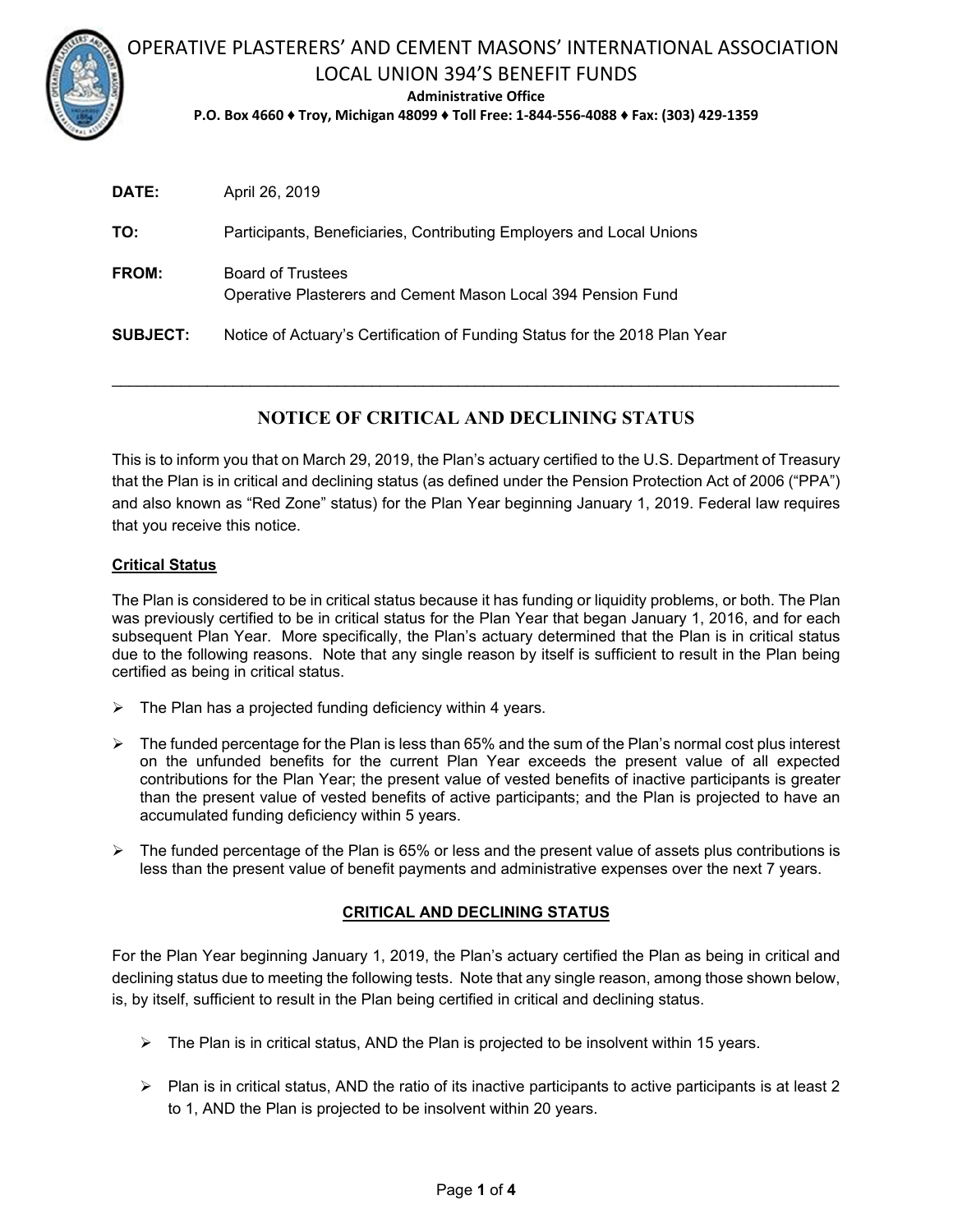$\triangleright$  The Plan is in critical status, AND the funded percentage is less than 80%, AND the Plan is projected to be insolvent within 20 years.

The Plan Year beginning January 1, 2019, is the third Plan Year for which the Plan's actuary has certified the Plan as being in critical and declining status. The Plan Year beginning January 1, 2017 was the initial Plan Year for which the Plan's actuary certified the Plan as being in critical and declining status.

### **REHABILITATION PLAN**

Federal law requires pension plans in critical status to adopt a rehabilitation plan aimed at restoring the financial health of the plan. In addition to revising the plan's formula for future benefit accruals and making similar changes, the law permits pension plans in the red zone to reduce, or even eliminate, benefits called "adjustable benefits" as part of a rehabilitation plan. On April 29, 2016 you were notified that that the Plan reduced or eliminated certain adjustable benefits. If the trustees of the plan determine that further benefit reductions are necessary, you will receive a separate notice in the future identifying and explaining the effect of those reductions. Any reduction of adjustable benefits will not reduce the level of a participant's basic benefit payable at normal retirement age. In addition, the reductions may only apply to participants and beneficiaries for benefits that are payable for calendar months following the mailing by the Fund Office of a notice explaining what reductions will be made.

## **ADJUSTABLE BENEFITS**

The Plan offers the following adjustable benefits which may be reduced or eliminated as part of any rehabilitation plan the pension plan may adopt:

- 36-month payment guarantee that is currently part of the Life Annuity payment form
- Early Retirement Benefit, Late Retirement Benefit, or other retirement-type subsidy
- Pre-retirement death benefit, including spouse 36-month guarantee, other than Pre-Retirement Husband-and-Wife Pension
- Retirement-type subsidies in connection with joint and survivor benefit options
- Disability Pension

The Board of Trustees adopted a Rehabilitation Plan and you were informed of the specific benefits that were subject to reduction or elimination under certain Schedules to the Rehabilitation Plan. The Rehabilitation Plan was distributed to Plan Participants, Contributing Employers and Local Unions. Upon the expiration date of each individual Collective Bargaining Agreement in effect on January 1, 2016, Local Unions and Contributing Employers are required to negotiate new Collective Bargaining Agreements whose terms conform to one of the two Alternative Schedules or the Default Schedule. If a bargaining group does not reach agreement on a Contribution rate that conforms to one of the Schedules within 180 days following the expiration of the prior Collective Bargaining Agreement, the Default Schedule is required by law to be automatically imposed on them by the Trustees. Nothing prevents the Contributing Employer and Local Union from agreeing to and implementing a Schedule earlier than the expiration date of a current Collective Bargaining Agreement. Over time, required updates to the Rehabilitation Plan may require further increases in contributions and/or the further reduction or elimination of adjustable benefits. You will be notified of any such actions taken by the Board of Trustees.

The Rehabilitation Plan has been updated at various times to reflect the necessary contribution levels. None of these required further changes in benefits*.*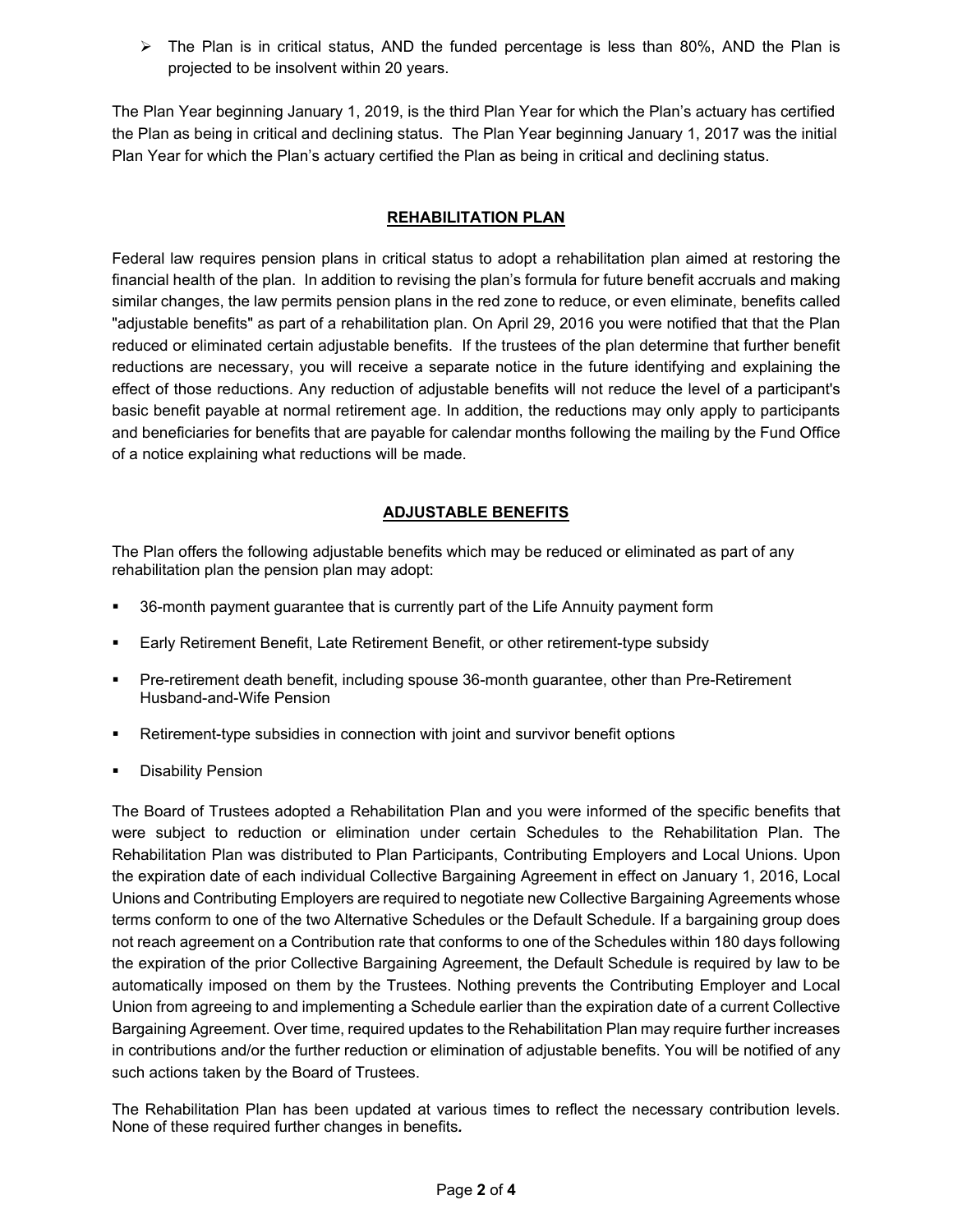## **CRITICAL AND DECLINING STATUS – POSSIBLE ACTIONS: BENEFIT SUSPENSIONS AND PARTITION**

Under MPRA, a plan that has been certified to be in critical and declining status and is projected to become insolvent may be able to adopt certain reductions to accrued benefits ("benefit suspensions"), subject to various requirements and limitations, if the plan has taken all other reasonable measures to avoid insolvency and the benefit suspensions are projected to prevent insolvency. Generally, in order for the plan sponsor of a critical and declining status plan to adopt any accrued benefit reductions, those reductions must be approved by the Department of the Treasury ("Treasury") in consultation with the Department of Labor ("DOL") and the Pension Benefit Guaranty Corporation ("PBGC"), and ratified by a vote of the plan's participants and beneficiaries.

Because this Plan is in critical and declining status for the 2019 plan year, the plan sponsor is eligible to apply to the Treasury for approval of benefit suspensions. In the event an application is made to the Treasury for approval of benefit suspensions, the plan must concurrently provide a notice to participants, beneficiaries, contributing employers and participating unions, containing information regarding the proposed benefit suspensions, including an individualized estimate of the effect of such benefit suspension on each participant and beneficiary. This is not such notice.

MPRA also provides that a plan in critical and declining status that is not projected to avoid insolvency with benefit suspensions alone may be eligible to apply to the PBGC for a partition, subject to various requirements and limitations, if the partition (in addition to suspension) would be projected to prevent insolvency. Partition is a process whereby a multiemployer plan that is in danger of becoming insolvent (the original plan) transfers the minimum amount of liabilities necessary for it to remain solvent to a newly created successor plan. No plan assets are transferred. While the same Board of Trustees will administer the original plan and the successor plan, PBGC will provide financial assistance to the successor plan to pay the transferred benefits.

#### **EMPLOYER SURCHARGE**

The law requires all Contributing Employers to pay to the Plan a surcharge to help correct the Plan's financial situation. The amount of the surcharge is equal to a percentage of the amount an Employer is otherwise required to contribute to the Plan under the applicable collective bargaining agreement or subscription agreement. With some exceptions, a 5% surcharge is applicable to the initial critical year (ending December 31, 2016) and a 10% surcharge is applicable for each succeeding Plan Year thereafter in which the Plan is in critical status. The imposition of surcharges cease for a Contributing Employer when that Employer adopts or renews a collective bargaining agreement or subscription agreement containing terms consistent with a schedule of the rehabilitation plan.

#### **WHERE TO GET MORE INFORMATION**

We understand that legally required notices like this one can create concern about the Trust's future. Be assured that the Board of Trustees takes very seriously its obligation to preserve the financial viability of the Trust, or if that is not possible, to forestall the insolvency of the Trust. With the assistance of the Trust's actuary, legal counsel and other professionals, and working with the Union, the Trustees will develop a Rehabilitation Plan that addresses these issues. As a final note, since the Pension Trust is influenced by economic and financial variables beyond our control (such as market volatility and changes in employment and/or the number of contributing employers), unexpected developments can affect the Trust's status and any future corrective actions needed. Each year the Board of Trustees will be reviewing the Trust's progress with its professional advisors, and which may lead to future changes in the recommended contribution and benefit schedules.